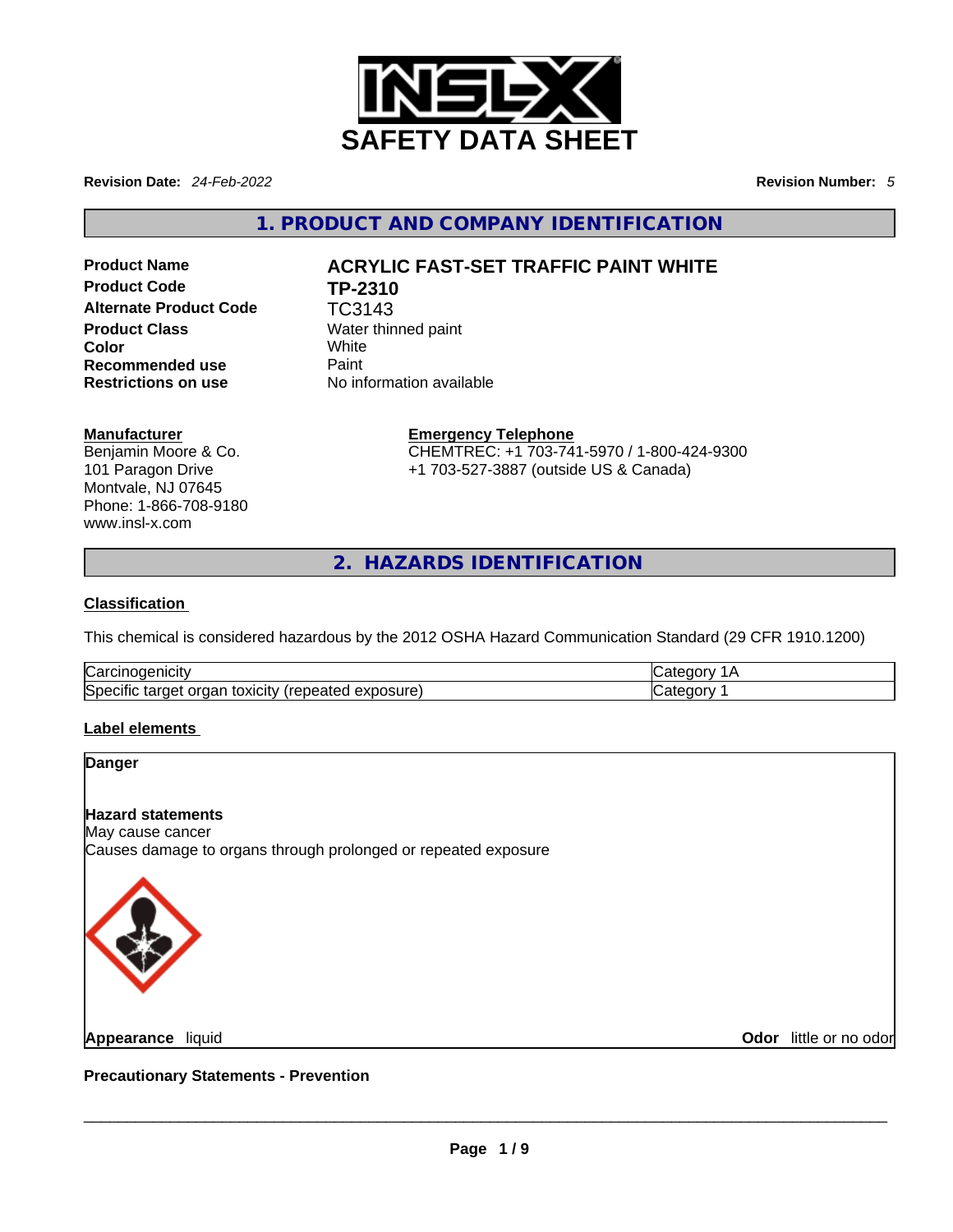Obtain special instructions before use Do not handle until all safety precautions have been read and understood Use personal protective equipment as required Do not breathe dust/fume/gas/mist/vapors/spray Wash face, hands and any exposed skin thoroughly after handling Do not eat, drink or smoke when using this product

#### **Precautionary Statements - Response**

IF exposed or concerned: Get medical advice/attention

# **Precautionary Statements - Storage**

Store locked up

#### **Precautionary Statements - Disposal**

Dispose of contents/container to an approved waste disposal plant

#### **Hazards not otherwise classified (HNOC)**  Not applicable

**Other information** 

No information available

 **WARNING:** This product contains isothiazolinone compounds at levels of <0.1%. These substances are biocides commonly found in most paints and a variety of personal care products as a preservative. Certain individuals may be sensitive or allergic to these substances, even at low levels.

# **3. COMPOSITION INFORMATION ON COMPONENTS**

| <b>Chemical name</b> | <b>CAS No.</b> | Weight-%  |
|----------------------|----------------|-----------|
| Limestone            | 1317-65-3      | $55 - 60$ |
| Titanium dioxide     | 13463-67-7     |           |
| Silica, crystalline  | 14808-60-7     |           |

| 4. FIRST AID MEASURES                                                                                    |  |
|----------------------------------------------------------------------------------------------------------|--|
| No hazards which require special first aid measures.                                                     |  |
| Rinse thoroughly with plenty of water for at least 15 minutes and consult a<br>physician.                |  |
| Wash off immediately with soap and plenty of water while removing all<br>contaminated clothes and shoes. |  |
| Move to fresh air. If symptoms persist, call a physician.                                                |  |
| Clean mouth with water and afterwards drink plenty of water. Consult a physician<br>if necessary.        |  |
| None known.                                                                                              |  |
|                                                                                                          |  |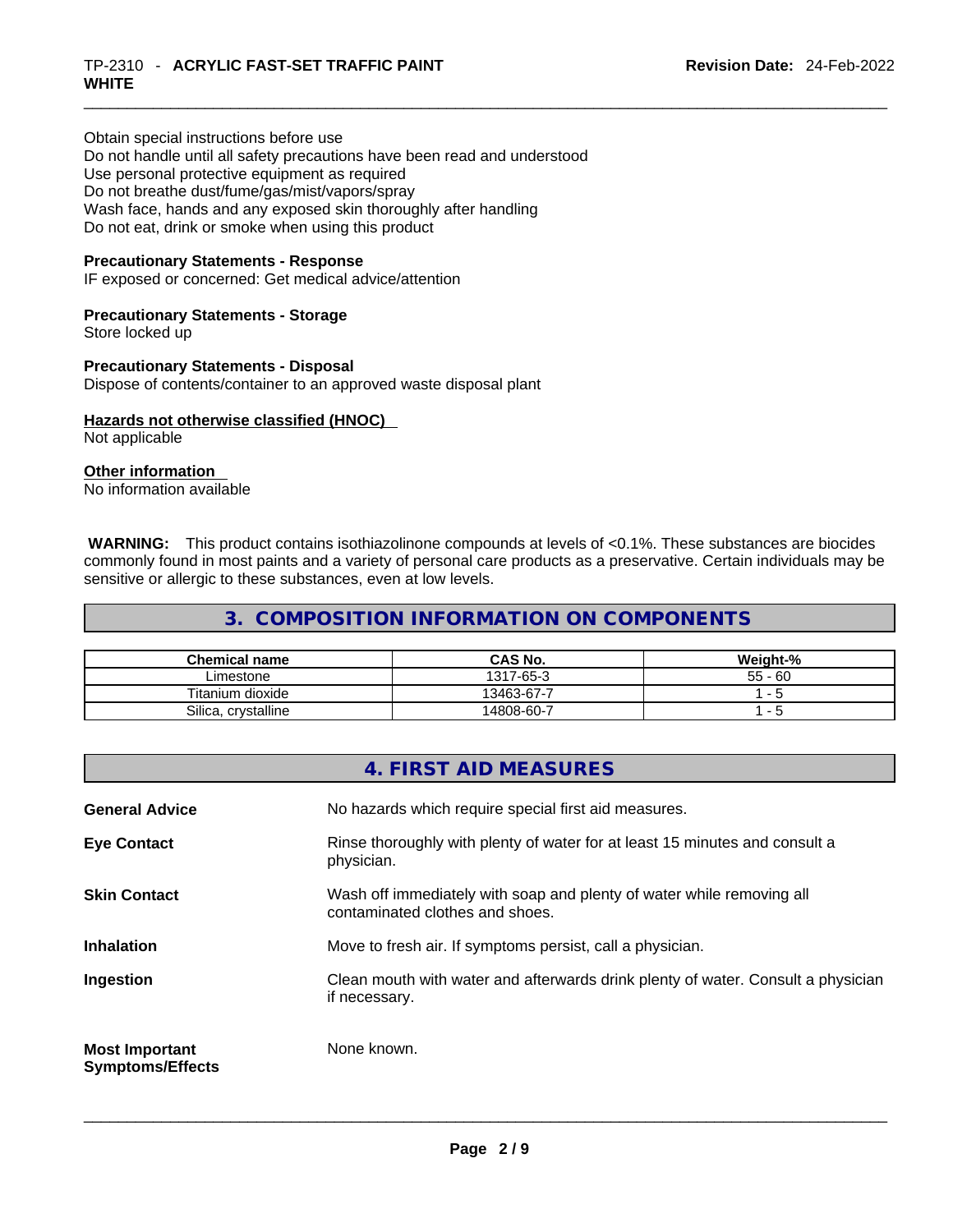| <b>Notes To Physician</b>                                                        | Treat symptomatically.                                |                                                                                                                                              |
|----------------------------------------------------------------------------------|-------------------------------------------------------|----------------------------------------------------------------------------------------------------------------------------------------------|
|                                                                                  |                                                       | 5. FIRE-FIGHTING MEASURES                                                                                                                    |
| <b>Suitable Extinguishing Media</b>                                              |                                                       | Use extinguishing measures that are appropriate to local<br>circumstances and the surrounding environment.                                   |
|                                                                                  | Protective equipment and precautions for firefighters | As in any fire, wear self-contained breathing apparatus<br>pressure-demand, MSHA/NIOSH (approved or equivalent)<br>and full protective gear. |
| <b>Specific Hazards Arising From The Chemical</b>                                |                                                       | Closed containers may rupture if exposed to fire or<br>extreme heat.                                                                         |
| <b>Sensitivity to mechanical impact</b>                                          |                                                       | No.                                                                                                                                          |
| Sensitivity to static discharge                                                  |                                                       | No                                                                                                                                           |
| <b>Flash Point Data</b><br>Flash point (°F)<br>Flash Point (°C)<br><b>Method</b> |                                                       | Not applicable<br>Not applicable<br>Not applicable                                                                                           |
| <b>Flammability Limits In Air</b>                                                |                                                       |                                                                                                                                              |
| Lower flammability limit:<br><b>Upper flammability limit:</b>                    |                                                       | Not applicable<br>Not applicable                                                                                                             |
| Health: 1<br><b>NFPA</b>                                                         | Flammability: 0                                       | Instability: 0<br><b>Special: Not Applicable</b>                                                                                             |
| <b>NFPA Legend</b><br>0 - Not Hazardous<br>1 - Slightly                          |                                                       |                                                                                                                                              |

- 
- 2 Moderate
- 3 High
- 4 Severe

*The ratings assigned are only suggested ratings, the contractor/employer has ultimate responsibilities for NFPA ratings where this system is used.* 

*Additional information regarding the NFPA rating system is available from the National Fire Protection Agency (NFPA) at www.nfpa.org.* 

# **6. ACCIDENTAL RELEASE MEASURES**

| <b>Personal Precautions</b>      | Avoid contact with skin, eyes and clothing. Ensure adequate ventilation.                             |
|----------------------------------|------------------------------------------------------------------------------------------------------|
| <b>Other Information</b>         | Prevent further leakage or spillage if safe to do so.                                                |
| <b>Environmental precautions</b> | See Section 12 for additional Ecological Information.                                                |
| <b>Methods for Cleaning Up</b>   | Soak up with inert absorbent material. Sweep up and shovel into suitable<br>containers for disposal. |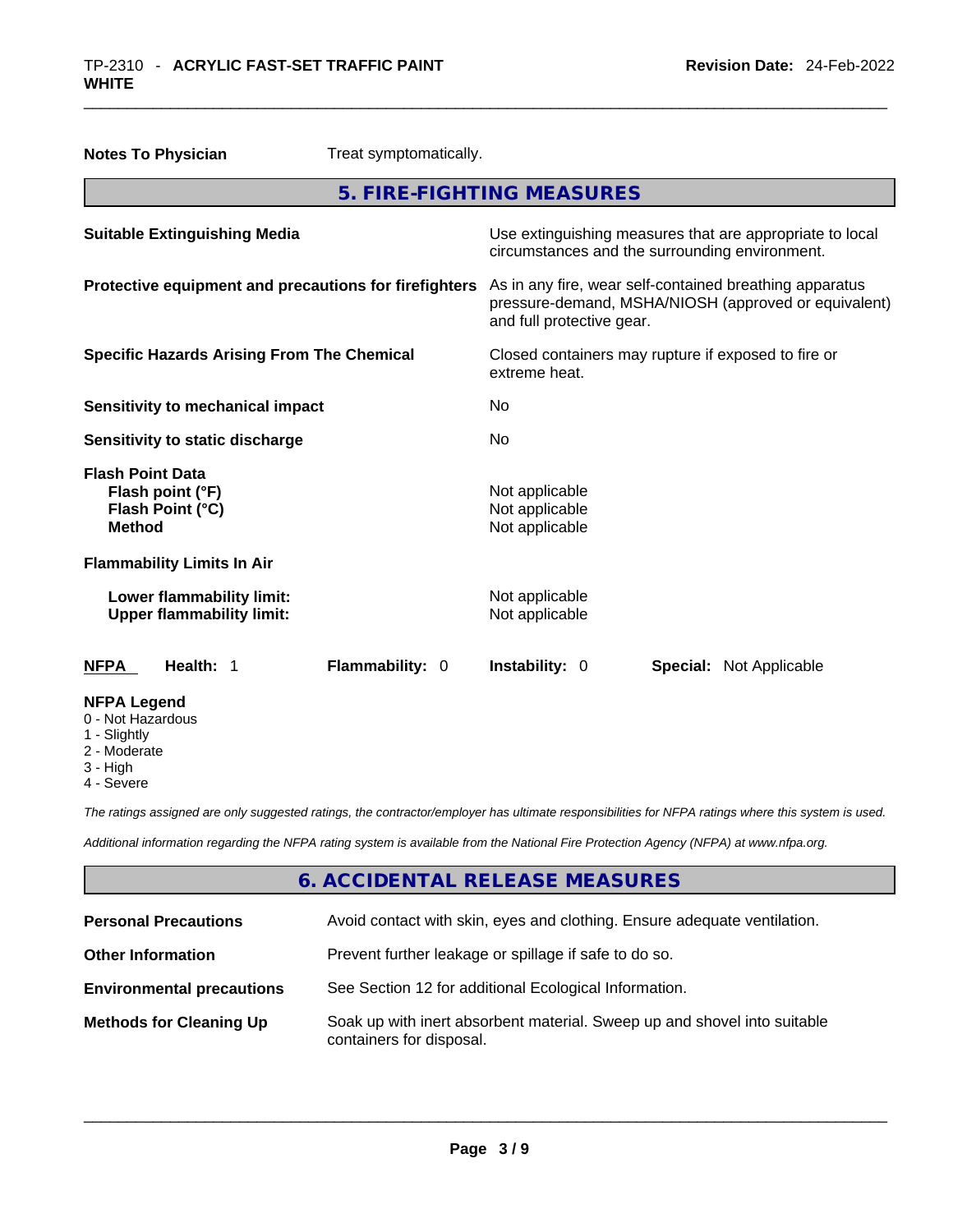|                               | 7. HANDLING AND STORAGE                                                                                                                                                          |
|-------------------------------|----------------------------------------------------------------------------------------------------------------------------------------------------------------------------------|
| <b>Handling</b>               | Avoid contact with skin, eyes and clothing. Avoid breathing vapors, spray mists or<br>sanding dust. In case of insufficient ventilation, wear suitable respiratory<br>equipment. |
| <b>Storage</b>                | Keep container tightly closed. Keep out of the reach of children.                                                                                                                |
| <b>Incompatible Materials</b> | No information available                                                                                                                                                         |
|                               | 8. EXPOSURE CONTROLS/PERSONAL PROTECTION                                                                                                                                         |

#### **Exposure Limits**

| Chemical name       | <b>ACGIH TLV</b>                                                | <b>OSHA PEL</b>                                                                                  |
|---------------------|-----------------------------------------------------------------|--------------------------------------------------------------------------------------------------|
| Limestone           | N/E                                                             | 15 mg/m <sup>3</sup> - TWA                                                                       |
|                     |                                                                 | $5 \text{ ma/m}^3$ - TWA                                                                         |
| Titanium dioxide    | TWA: $10 \text{ mg/m}^3$                                        | $15 \text{ ma/m}^3$ - TWA                                                                        |
| Silica, crystalline | TWA: $0.025$ mg/m <sup>3</sup> respirable<br>particulate matter | 50 $\mu$ g/m <sup>3</sup> - TWA Respirable crystalline<br>silica 50 $\mu$ g/m <sup>3</sup> - TWA |
|                     |                                                                 |                                                                                                  |

#### **Legend**

ACGIH - American Conference of Governmental Industrial Hygienists Exposure Limits OSHA - Occupational Safety & Health Administration Exposure Limits N/E - Not Established

| <b>Engineering Measures</b>          | Ensure adequate ventilation, especially in confined areas.                                                                          |  |
|--------------------------------------|-------------------------------------------------------------------------------------------------------------------------------------|--|
| <b>Personal Protective Equipment</b> |                                                                                                                                     |  |
| <b>Eye/Face Protection</b>           | Safety glasses with side-shields.                                                                                                   |  |
| <b>Skin Protection</b>               | Protective gloves and impervious clothing.                                                                                          |  |
| <b>Respiratory Protection</b>        | In case of insufficient ventilation wear suitable respiratory equipment.                                                            |  |
| <b>Hygiene Measures</b>              | Avoid contact with skin, eyes and clothing. Remove and wash contaminated<br>clothing before re-use. Wash thoroughly after handling. |  |

# **9. PHYSICAL AND CHEMICAL PROPERTIES**

| liquid                   |
|--------------------------|
| little or no odor        |
| No information available |
| $14.0 - 14.4$            |
| $1.67 - 1.73$            |
| No information available |
| No information available |
| No information available |
| No information available |
| No information available |
| No information available |
| No information available |
| $70 - 80$                |
|                          |
|                          |
|                          |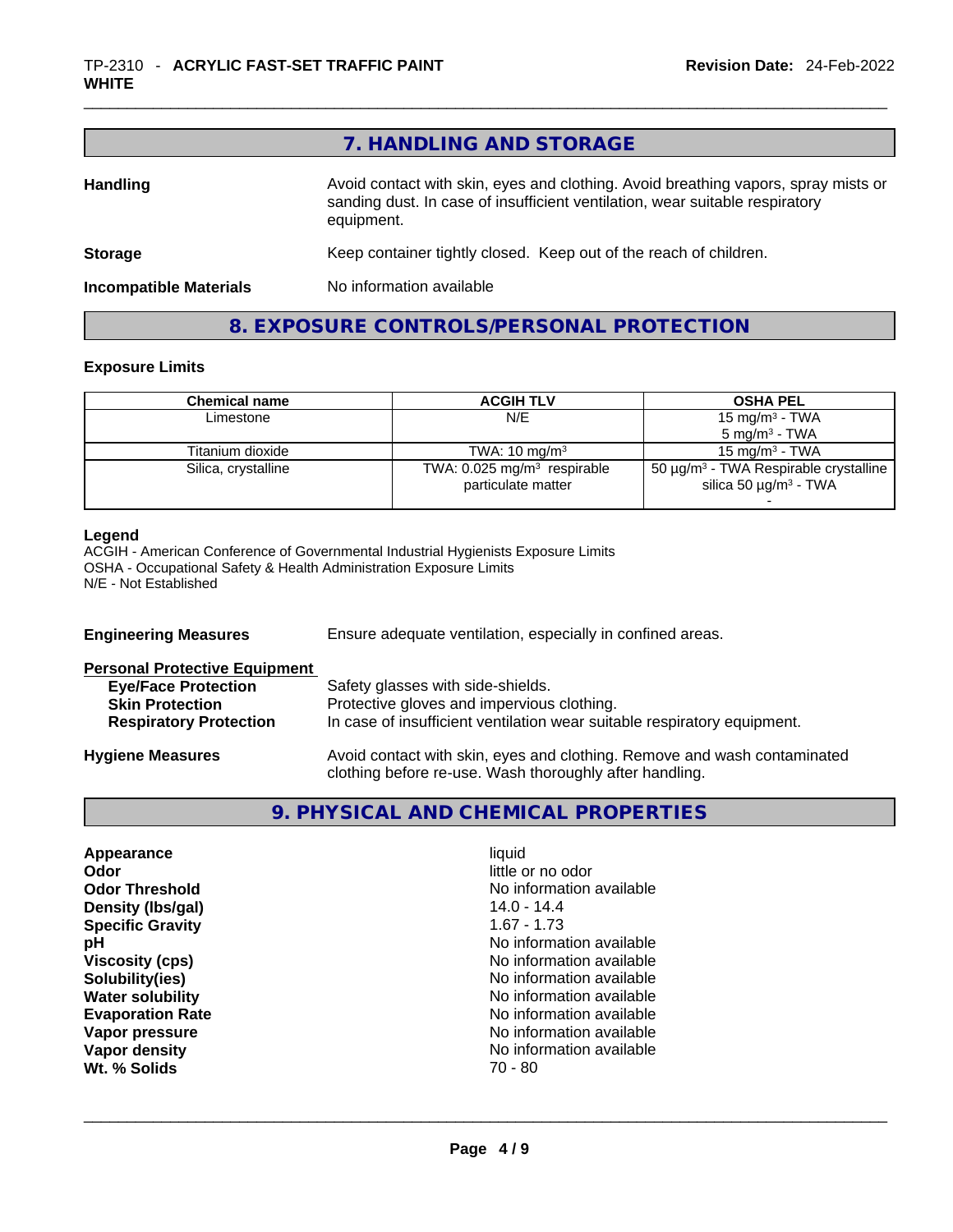#### \_\_\_\_\_\_\_\_\_\_\_\_\_\_\_\_\_\_\_\_\_\_\_\_\_\_\_\_\_\_\_\_\_\_\_\_\_\_\_\_\_\_\_\_\_\_\_\_\_\_\_\_\_\_\_\_\_\_\_\_\_\_\_\_\_\_\_\_\_\_\_\_\_\_\_\_\_\_\_\_\_\_\_\_\_\_\_\_\_\_\_\_\_ TP-2310 - **ACRYLIC FAST-SET TRAFFIC PAINT WHITE**

| Vol. % Solids                        | $55 - 65$                |
|--------------------------------------|--------------------------|
| Wt. % Volatiles                      | $20 - 30$                |
| Vol. % Volatiles                     | $35 - 45$                |
| <b>VOC Regulatory Limit (g/L)</b>    | < 100                    |
| <b>Boiling Point (°F)</b>            | 212                      |
| <b>Boiling Point (°C)</b>            | 100                      |
| Freezing point (°F)                  | 32                       |
| <b>Freezing Point (°C)</b>           | 0                        |
| Flash point (°F)                     | Not applicable           |
| Flash Point (°C)                     | Not applicable           |
| Method                               | Not applicable           |
| <b>Flammability (solid, gas)</b>     | Not applicable           |
| <b>Upper flammability limit:</b>     | Not applicable           |
| Lower flammability limit:            | Not applicable           |
| <b>Autoignition Temperature (°F)</b> | No information available |
| <b>Autoignition Temperature (°C)</b> | No information available |
| Decomposition Temperature (°F)       | No information available |
| Decomposition Temperature (°C)       | No information available |
| <b>Partition coefficient</b>         | No information available |

# **10. STABILITY AND REACTIVITY**

| <b>Reactivity</b>                       | Not Applicable                           |
|-----------------------------------------|------------------------------------------|
| <b>Chemical Stability</b>               | Stable under normal conditions.          |
| <b>Conditions to avoid</b>              | Prevent from freezing.                   |
| <b>Incompatible Materials</b>           | No materials to be especially mentioned. |
| <b>Hazardous Decomposition Products</b> | None under normal use.                   |
| Possibility of hazardous reactions      | None under normal conditions of use.     |

**11. TOXICOLOGICAL INFORMATION** 

| <b>Product Information</b>                                                                 |                                           |  |  |
|--------------------------------------------------------------------------------------------|-------------------------------------------|--|--|
| Information on likely routes of exposure                                                   |                                           |  |  |
| <b>Principal Routes of Exposure</b>                                                        | Eye contact, skin contact and inhalation. |  |  |
| <b>Acute Toxicity</b>                                                                      |                                           |  |  |
| <b>Product Information</b>                                                                 | No information available                  |  |  |
| Symptoms related to the physical, chemical and toxicological characteristics               |                                           |  |  |
| <b>Symptoms</b>                                                                            | No information available                  |  |  |
| Delayed and immediate effects as well as chronic effects from short and long-term exposure |                                           |  |  |
|                                                                                            |                                           |  |  |
|                                                                                            |                                           |  |  |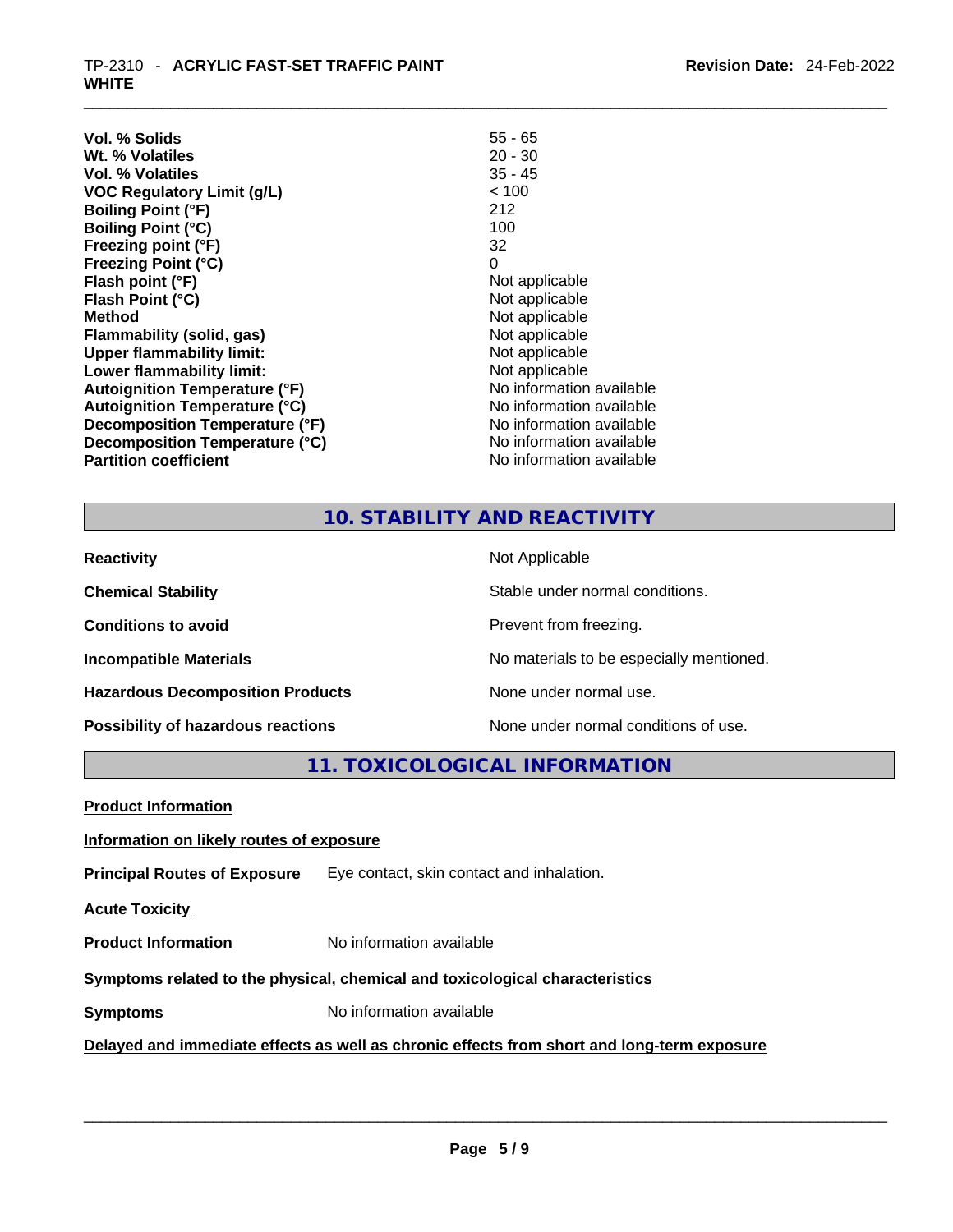| Eye contact<br><b>Skin contact</b> | May cause slight irritation.<br>Substance may cause slight skin irritation. Prolonged or repeated contact may dry<br>skin and cause irritation. |
|------------------------------------|-------------------------------------------------------------------------------------------------------------------------------------------------|
| <b>Inhalation</b>                  | May cause irritation of respiratory tract.                                                                                                      |
| Ingestion                          | Ingestion may cause gastrointestinal irritation, nausea, vomiting and diarrhea.                                                                 |
| <b>Sensitization</b>               | No information available                                                                                                                        |
| <b>Neurological Effects</b>        | No information available.                                                                                                                       |
| <b>Mutagenic Effects</b>           | No information available.                                                                                                                       |
| <b>Reproductive Effects</b>        | No information available.                                                                                                                       |
| <b>Developmental Effects</b>       | No information available.                                                                                                                       |
| <b>Target organ effects</b>        | No information available.                                                                                                                       |
| <b>STOT - single exposure</b>      | No information available.                                                                                                                       |
| <b>STOT - repeated exposure</b>    | Causes damage to organs through prolonged or repeated exposure if inhaled.                                                                      |
| Other adverse effects              | No information available.                                                                                                                       |
| <b>Aspiration Hazard</b>           | No information available                                                                                                                        |

#### **Numerical measures of toxicity**

#### **The following values are calculated based on chapter 3.1 of the GHS document**

**ATEmix (oral)** 36640 mg/kg

#### **Component Information**

| Chemical name    | Oral LD50          | Dermal LD50 | <b>Inhalation LC50</b> |
|------------------|--------------------|-------------|------------------------|
| Titanium dioxide | Rat<br>10000 mg/kg |             |                        |
| 13463-67-7       |                    |             |                        |

#### **Chronic Toxicity**

#### **Carcinogenicity**

*The information below indicates whether each agency has listed any ingredient as a carcinogen:.* 

| <b>Chemical name</b> | <b>IARC</b>          | <b>NTP</b>  | <b>OSHA</b> |
|----------------------|----------------------|-------------|-------------|
|                      | 2B - Possible Human  |             | Listed      |
| l Titanium dioxide   | Carcinogen           |             |             |
|                      | 1 - Human Carcinogen | Known Human | ∟isted      |
| Silica, crystalline  |                      | Carcinogen  |             |

• Crystalline Silica has been determined to be carcinogenic to humans by IARC (1) when in respirable form. Risk of cancer depends on duration and level of inhalation exposure to spray mist or dust from sanding the dried paint.• Although IARC has classified titanium dioxide as possibly carcinogenic to humans (2B), their summary concludes: "No significant exposure to titanium dioxide is thought to occur during the use of products in which titanium dioxide is bound to other materials, such as paint."

#### **Legend**

IARC - International Agency for Research on Cancer NTP - National Toxicity Program OSHA - Occupational Safety & Health Administration

**12. ECOLOGICAL INFORMATION** 

# **Ecotoxicity Effects**

The environmental impact of this product has not been fully investigated.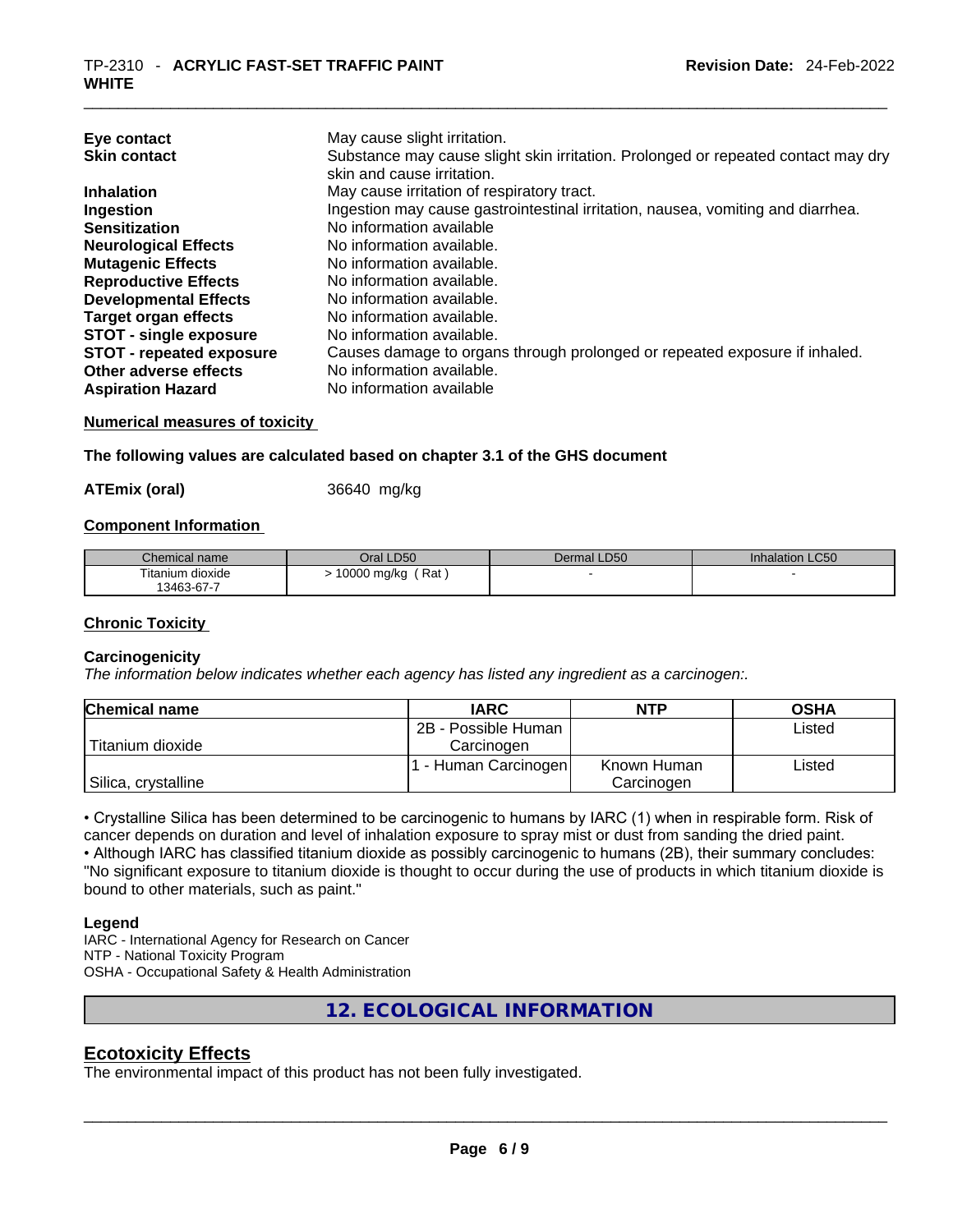# **Product Information**

#### **Acute Toxicity to Fish**

No information available

**Acute Toxicity to Aquatic Invertebrates**

No information available

**Acute Toxicity to Aquatic Plants**

No information available

**Persistence / Degradability**

No information available.

#### **Bioaccumulation**

There is no data for this product.

#### **Mobility in Environmental Media**

No information available.

#### **Ozone**

No information available

# **Component Information**

## **Acute Toxicity to Fish**

Titanium dioxide  $LC50: > 1000$  mg/L (Fathead Minnow - 96 hr.)

#### **Acute Toxicity to Aquatic Invertebrates**

No information available

### **Acute Toxicity to Aquatic Plants**

No information available

|                              | 13. DISPOSAL CONSIDERATIONS                                                                                                                                                                                               |
|------------------------------|---------------------------------------------------------------------------------------------------------------------------------------------------------------------------------------------------------------------------|
| <b>Waste Disposal Method</b> | Dispose of in accordance with federal, state, and local regulations. Local<br>requirements may vary, consult your sanitation department or state-designated<br>environmental protection agency for more disposal options. |
|                              | <b>14. TRANSPORT INFORMATION</b>                                                                                                                                                                                          |
| DOT                          | Not regulated                                                                                                                                                                                                             |
| ICAO / IATA                  | Not regulated                                                                                                                                                                                                             |
| IMDG / IMO                   | Not regulated                                                                                                                                                                                                             |
|                              |                                                                                                                                                                                                                           |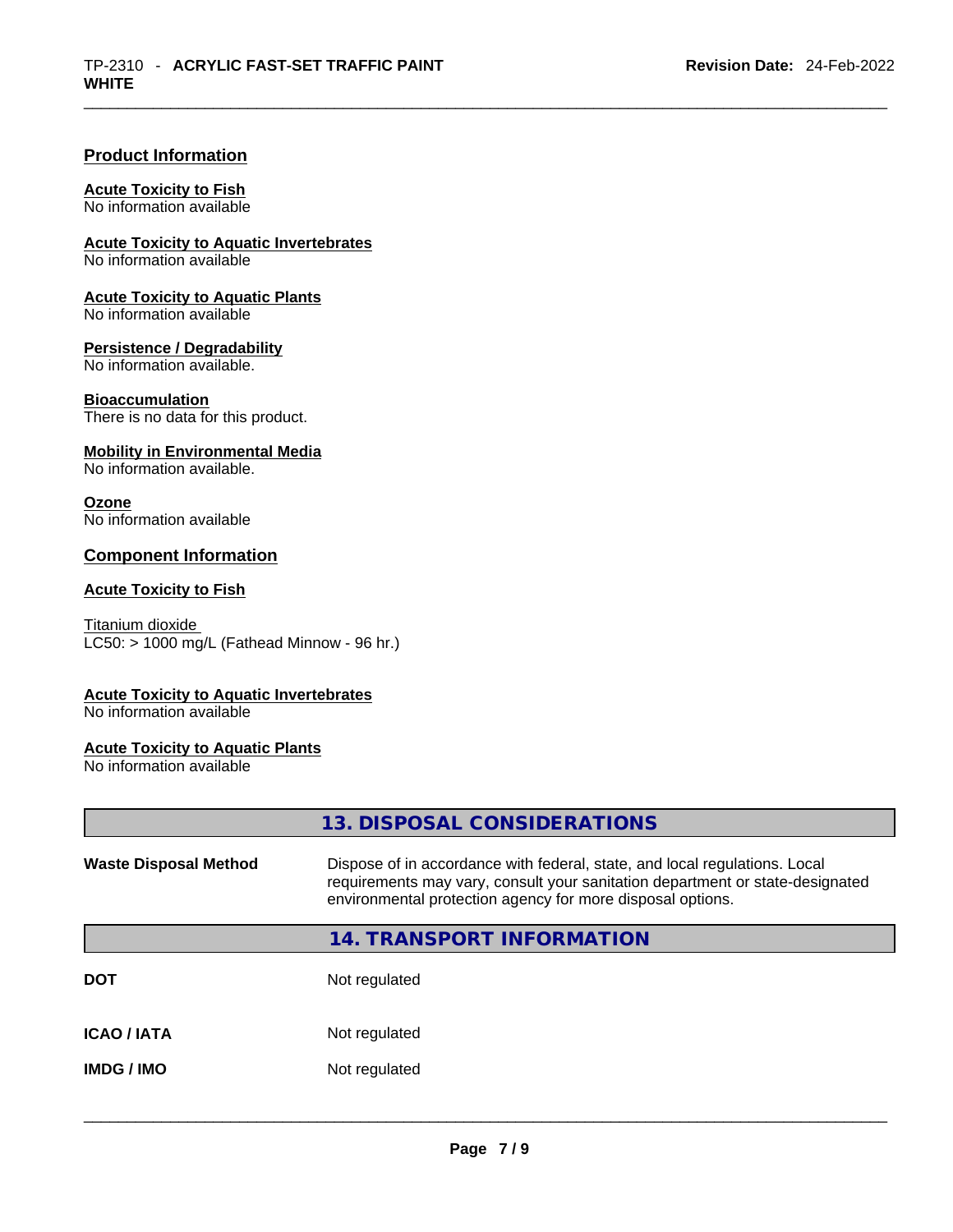# **15. REGULATORY INFORMATION**

# **International Inventories**

| <b>TSCA: United States</b> | Yes - All components are listed or exempt. |
|----------------------------|--------------------------------------------|
| <b>DSL: Canada</b>         | Yes - All components are listed or exempt. |

#### **Federal Regulations**

#### **SARA 311/312 hazardous categorization**

| Acute health hazard               | Nο  |  |
|-----------------------------------|-----|--|
| Chronic Health Hazard             | Yes |  |
| Fire hazard                       | Nο  |  |
| Sudden release of pressure hazard | Nο  |  |
| Reactive Hazard                   | Nο  |  |

#### **SARA 313**

Section 313 of Title III of the Superfund Amendments and Reauthorization Act of 1986 (SARA). This product contains a chemical or chemicals which are subject to the reporting requirements of the Act and Title 40 of the Code of Federal Regulations, Part 372:

*None*

#### **Clean Air Act,Section 112 Hazardous Air Pollutants (HAPs) (see 40 CFR 61)**

This product contains the following HAPs:

*None*

# **US State Regulations**

#### **California Proposition 65**

**WARNING:** This product can expose you to chemicals including Titanium dioxide, which are known to the State of California to cause cancer, and Ethylene glycol which are known to the State of California to cause birth defects or other reproductive harm. For more information go to www.P65Warnings.ca.gov

#### **State Right-to-Know**

| <b>Chemical name</b> | <b>Massachusetts</b> | <b>New Jersey</b> | <b>Pennsylvania</b> |
|----------------------|----------------------|-------------------|---------------------|
| Limestone            |                      |                   |                     |
| Titanium dioxide     |                      |                   |                     |
| Silica, crystalline  |                      |                   |                     |

#### **Legend**

X - Listed